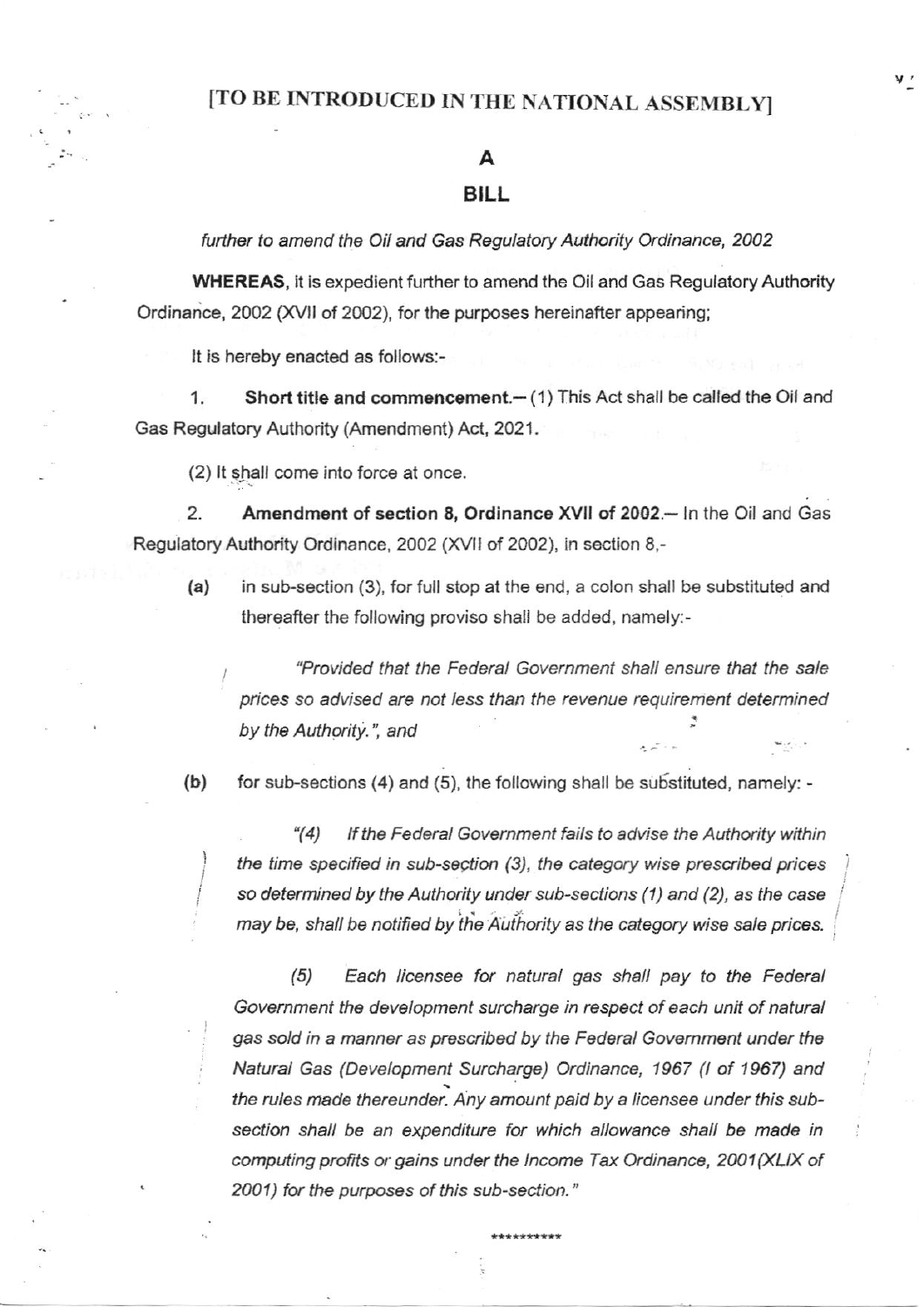#### **Statement of Objects and Reasons**

 $\mathcal{L}_{\mathcal{F}}$ 

 $\ddot{u}$ 

"Oil & Gas Regulatory Authority (Amendment) Act, 2021"

The purpose of the amendments is to ensure natural gas pricing on regular basis. The OGRA through these amendments shall eliminate gaps between regular, semiannual tariff determination and notification.

 $2.$ In order to carry out the mandate of law, the bill is aimed to achieve the above  $\lambda=1.5$ objects.  $\pmb{\prime}$ 

 $\mathcal{F}_{\mu\nu}$  as

ater<sub>a</sub>

r deng

### MR. IMRAN KHAN Prime Minister of Pakistan

وأستغط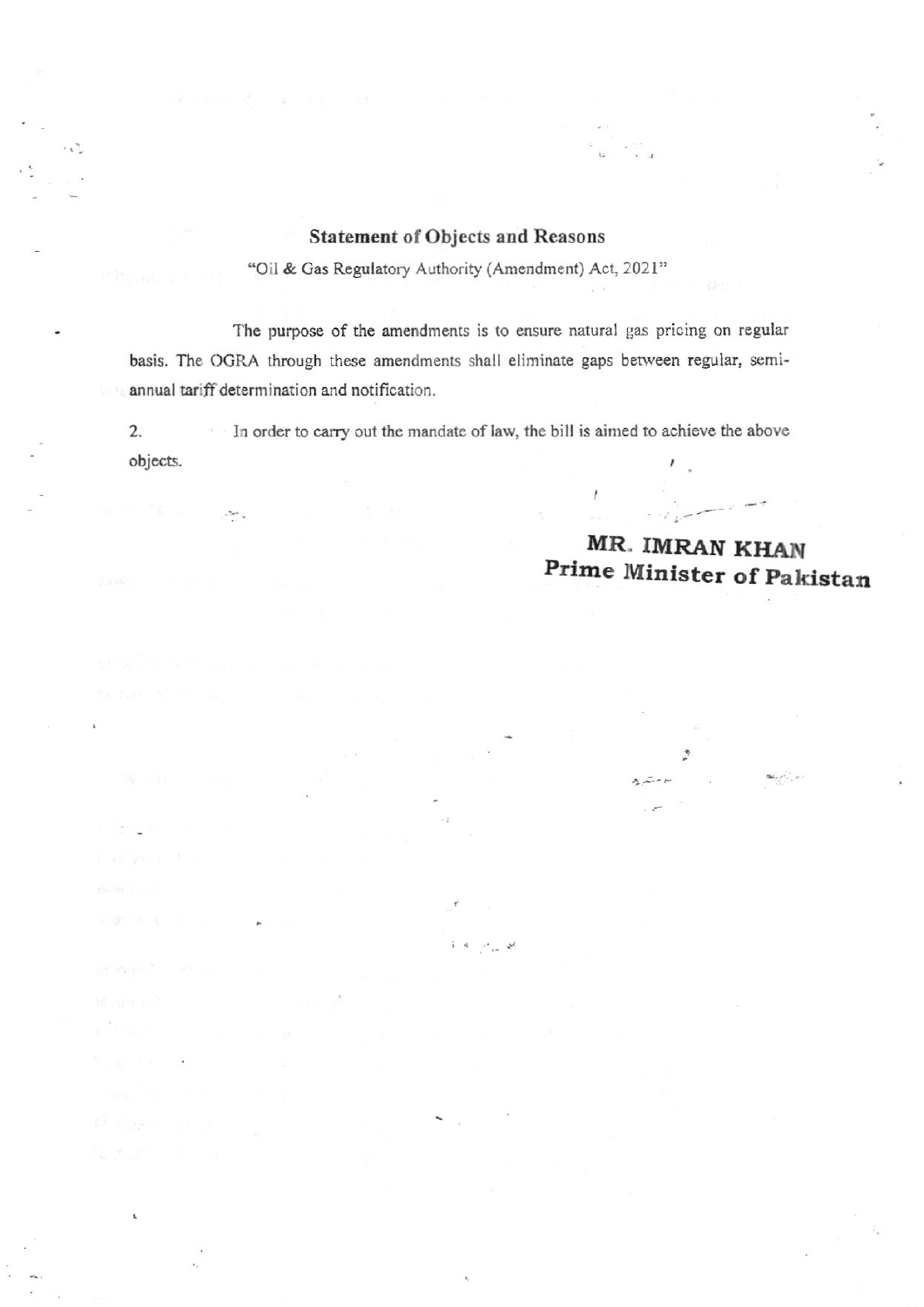[قومی اسمبلی میں پیش کرنے کے لئے]

 $\sqrt{ }$ 

تیل اورکیس انضباطی اتھارٹی آرڈینٹس بہمہ میں مزيدتر ميم كرنے كابل

ہر گاہ ہےقرین مصلحت ہے کہ بعد ازاں رونما ہونے والی اغراض کے لیے ، تیل اور گیس انضباطی اتھارٹی آرڈیننس،۲۰۰۲ (نمبر ۱۷ مجربہ ۲۰۰۲ء) میں مزید ترمیم کی جائے؛ لېدابذريعه مذا قانون د شع کياجاتا ہے:۔ مختصر عنوان اورآغازنغاذ:۔ یہ یکٹ تیل ادرگیس انضباطی اتفارٹی (ترمیمی)ا یکٹ،۲۰۲۱ کے نام سے موسوم کیاجائے گا۔ ۲\_\_ آرڈیننس نمبر ۱۷ مجر پیرا ۲۰۰ ء کی دفعہ ۸ میں ترمیم:۔ تیل ادر گیس انضباطی اتفارٹی آرڈیننس۲۰۰۲ء(اسمجریہ۲۰۰۲ء)میں دفعہ ۸میں،۔۔ (القِبَ)ٓ ذیلی دفعہ ( ٣ ) میں ،آخر میں ختمہ کورابطہ سے تبدیل کر دیا جائے گا اوراس کے بعد درج ذيل فقره شرطيه كااضا فيركباحائے گا، يعني:۔ <sup>دو</sup> مگرشر ط س<sub>ے</sub> کہ دفاتی حکومت یقین دلائے گی کہ مشاورت کر دہ قیمت فروخت اتھارٹی کی جانب سے تعیین کر دہ متقاضی مالیہ سے کم تہیں ہیں''؛اور سینے (پ) د ملی دفعات (۴)اور(۵) کودرج ذیل سے تبدیل کردیاجائے گا، یعنی:۔ ''(۴) اگر وفاتی حکومت ذیلی دفعہ (۳) میں مختص کر دہ وقت کےاندرانقار ٹی کومشورہ وپنے میں ناکام رہےتو زمرہ وارمجوز ہ قیمتوں کو،جن کاتعین ذیلی دفعات (1)اور (٢) کے تحت اتفار ٹی کی جانب سے کیا گیا ہو،جیسی بھی صورت ہو ،اتھارٹی کی جانب سے بطور زمره دار قيت فروخت مطلع نہيں کیاجائے گا۔ (۵) ہر لائسنس حاصل کرنے والافروخت کردہ قدرتی گیس کے ہر یونٹ کی ضمن میں جیسا کہ قدرتی گیس (تر قیاتی سرحارج) آرڈیننس، ۱۹۶۷ء(انجربیہ19۲۷ء)اوراس کے